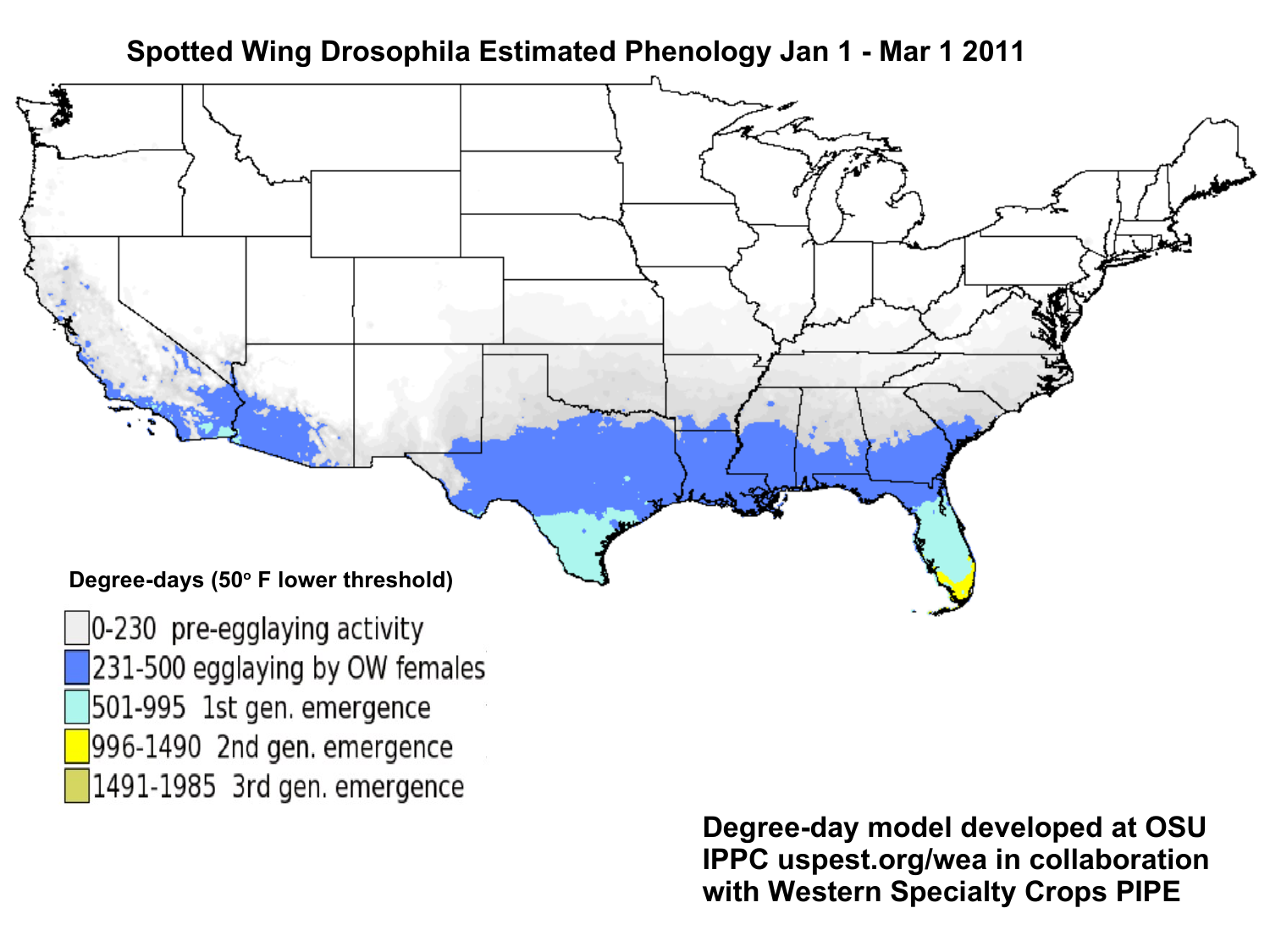# **Spotted Wing Drosophila Estimated Phenology Jan 1 - Apr 1 2011**



1491-1985 3rd gen. emergence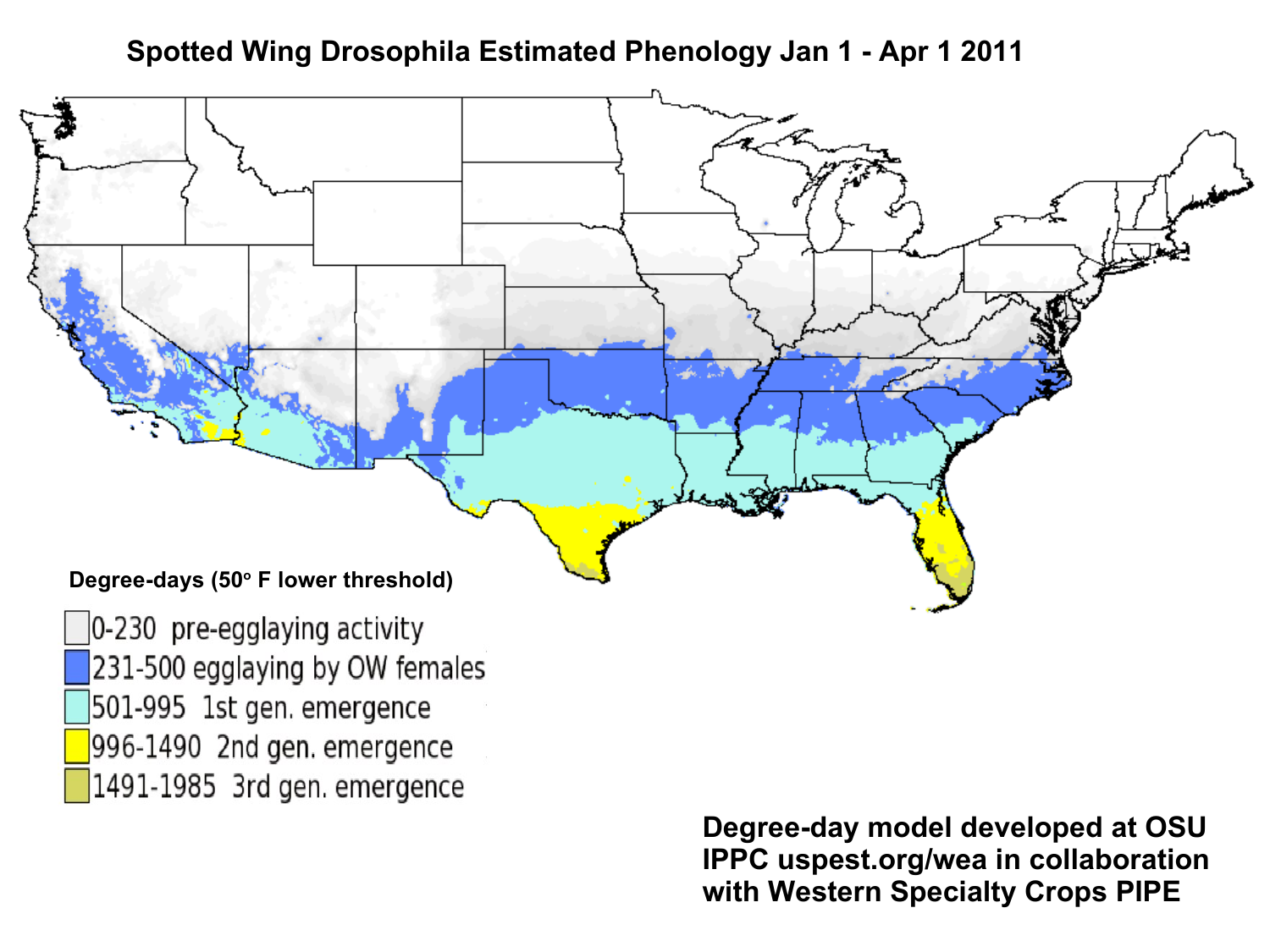# **Spotted Wing Drosophila Estimated Phenology Jan 1 - May 1 2011**



0-230 pre-egglaying activity 231-500 egglaying by OW females 501-995 1st gen. emergence 996-1490 2nd gen. emergence 1491-1985 3rd gen. emergence 1986-2480 4th gen. emergence 2481-2975 5th gen. emergence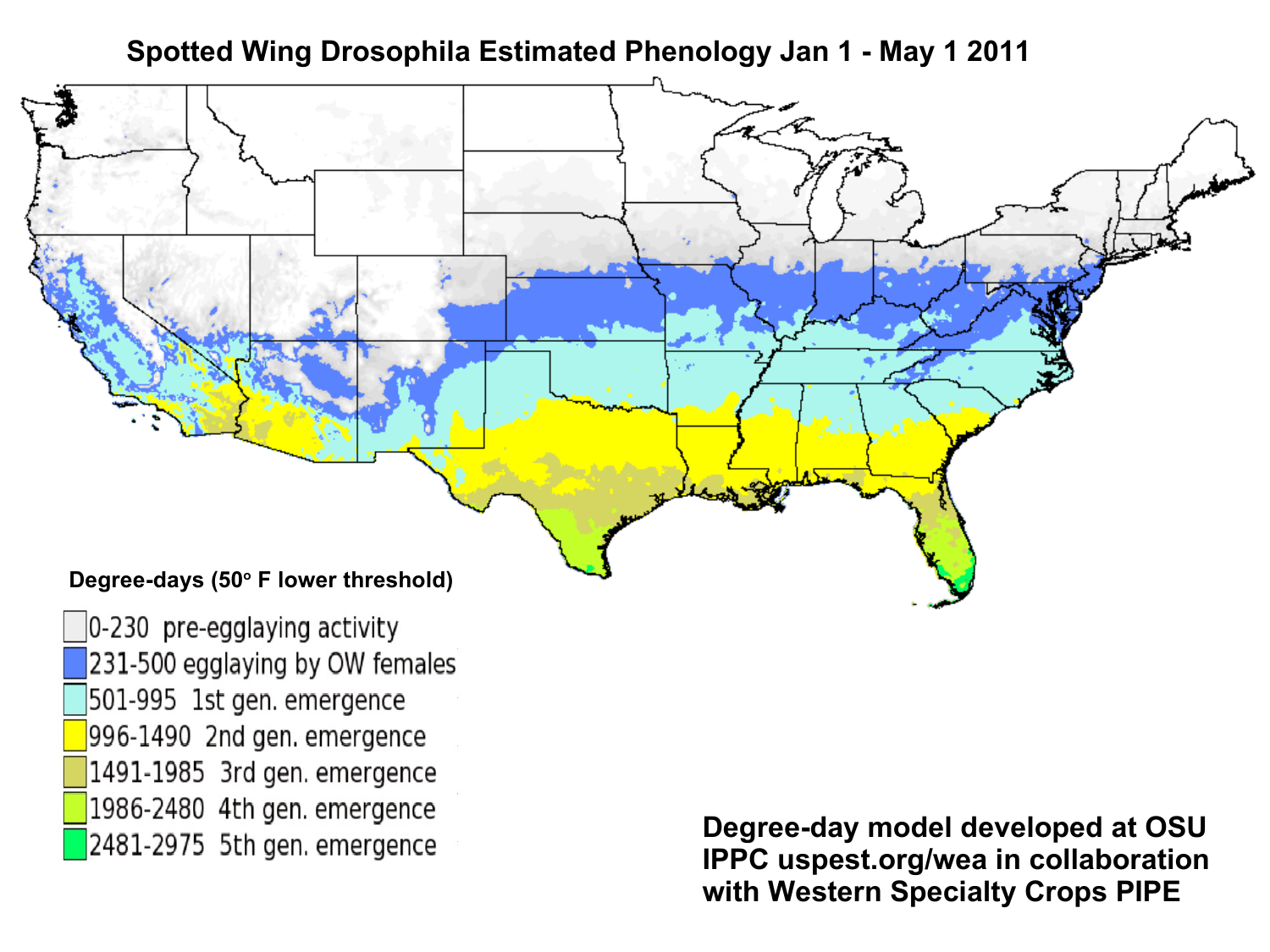# **Spotted Wing Drosophila Estimated Phenology Jan 1 - Jun 1 2011**



996-1490 2nd gen. emergence 1491-1985 3rd gen. emergence 1986-2480 4th gen. emergence 2481-2975 5th gen. emergence 2976-3470 6th gen. emergence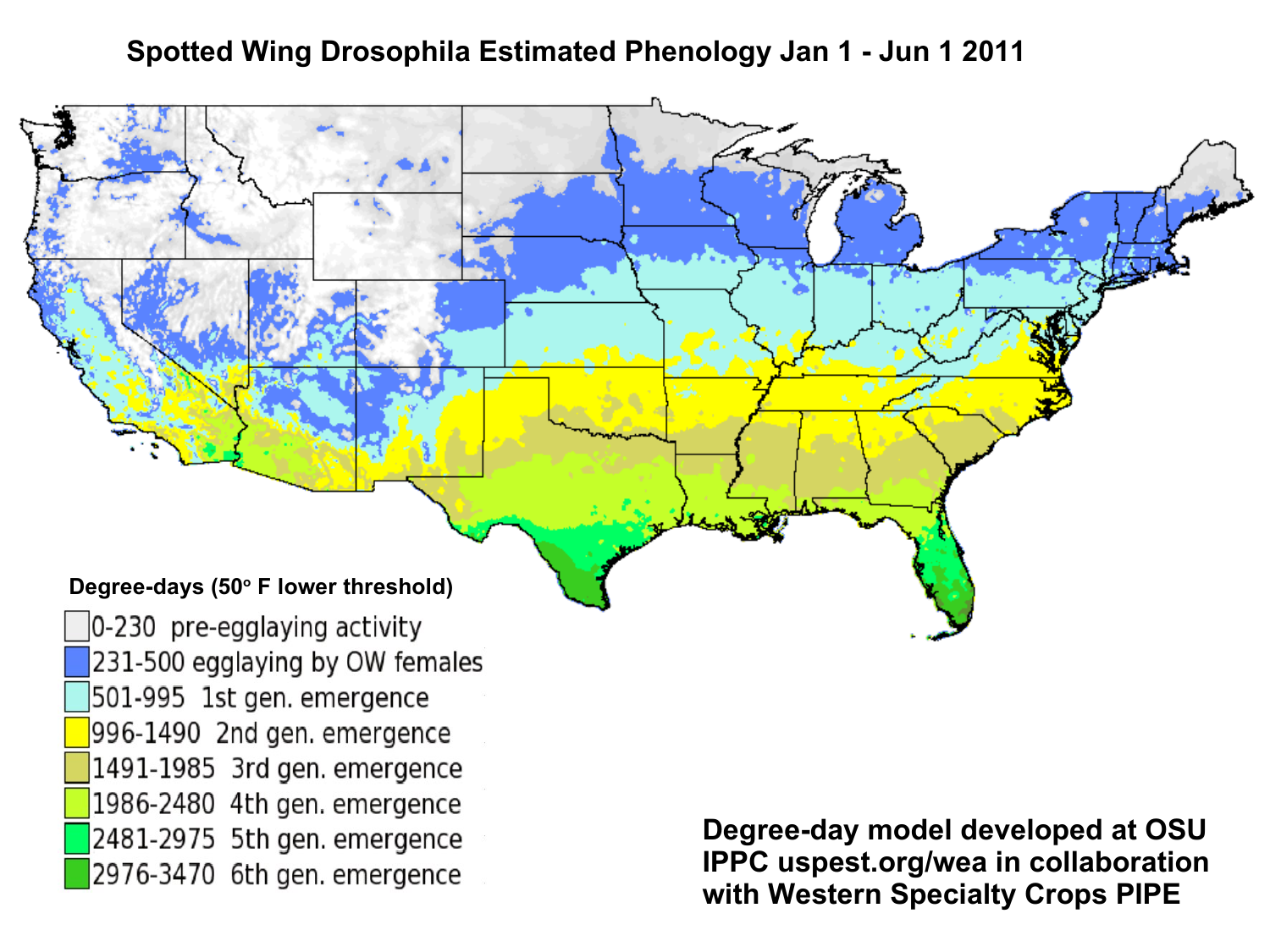## **Spotted Wing Drosophila Estimated Phenology Jan 1 - Jul 1 2011**

### **Degree-days (50<sup>o</sup> F lower threshold)**

0-230 pre-egglaying activity 231-500 egglaying by OW females 501-995 1st gen. emergence 996-1490 2nd gen. emergence 1491-1985 3rd gen. emergence 1986-2480 4th gen. emergence 2481-2975 5th gen. emergence 2976-3470 6th gen. emergence 3471-3965 7th gen. emergence 3966-4460 8th gen. emergence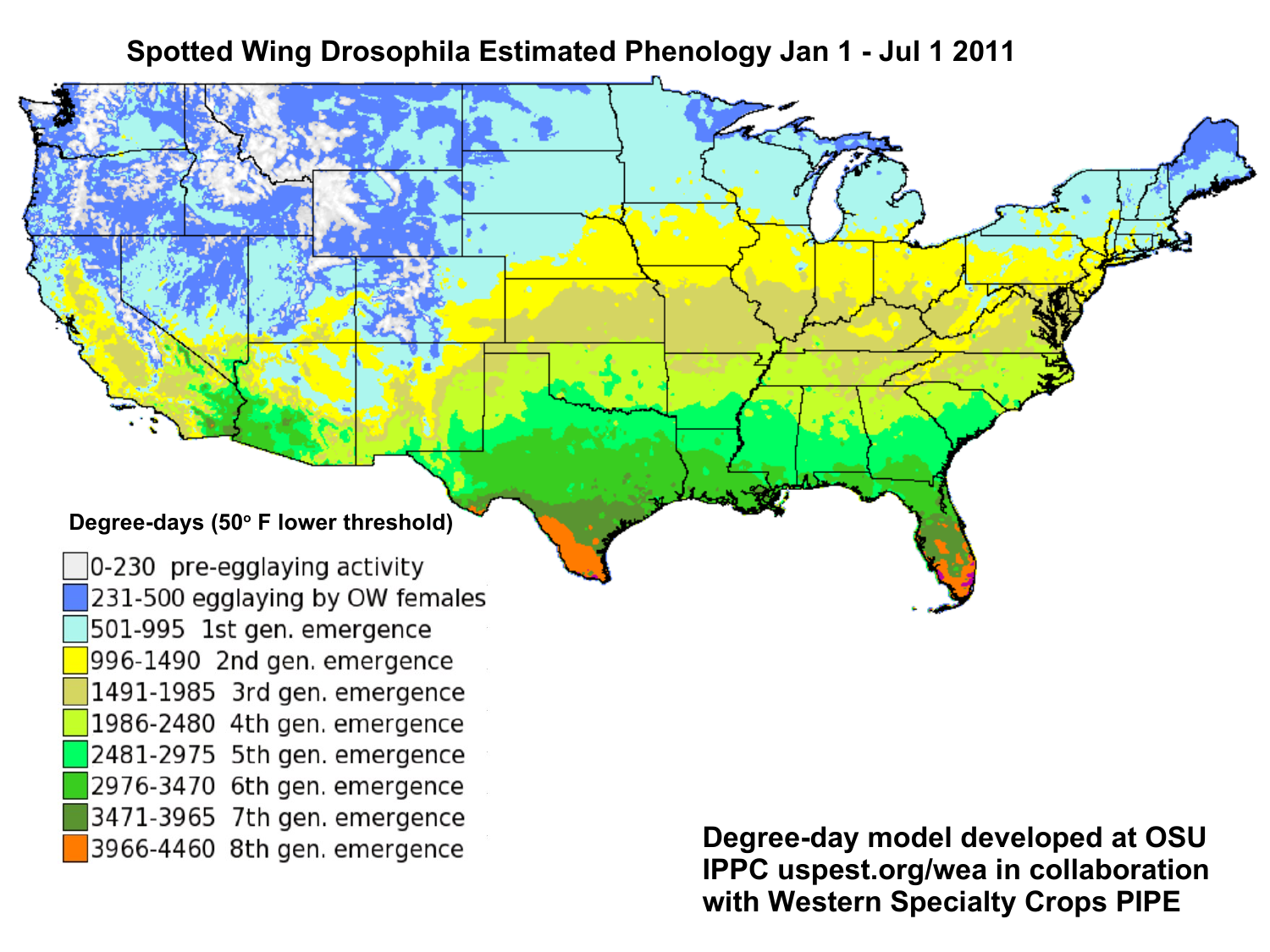### **Spotted Wing Drosophila Estimated Phenology Jan 1 - Aug 1 2011**

#### **Degree-days (50<sup>o</sup> F lower threshold)**

0-230 pre-egglaying activity 231-500 egglaying by OW females 501-995 1st gen. emergence 996-1490 2nd gen. emergence 1491-1985 3rd gen. emergence 1986-2480 4th gen. emergence 2481-2975 5th gen. emergence 2976-3470 6th gen. emergence 3471-3965 7th gen. emergence 3966-4460 8th gen. emergence 4461-4955 9th gen. emergence 4956-5450 10th gen. emergence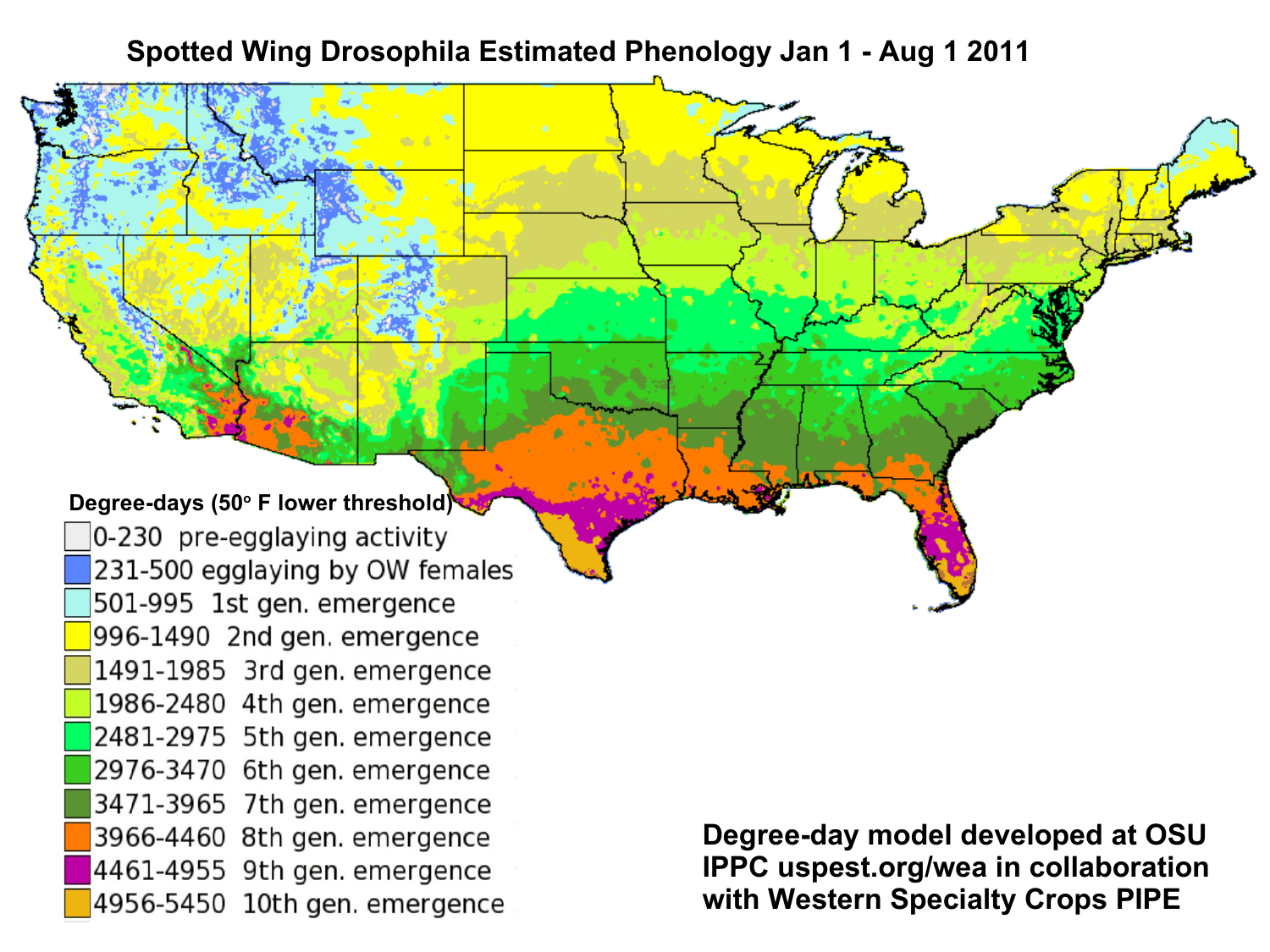## **Spotted Wing Drosophila Estimated Phenology Jan 1 - Sep 1 2011**

#### **Degree-days (50<sup>o</sup> F lower threshold)**

0-230 pre-egglaying activity 231-500 egglaying by OW females 501-995 1st gen. emergence 996-1490 2nd gen. emergence 1491-1985 3rd gen. emergence 1986-2480 4th gen. emergence 2481-2975 5th gen. emergence 2976-3470 6th gen. emergence 3471-3965 7th gen. emergence 3966-4460 8th gen. emergence 4461-4955 9th gen. emergence 4956-5450 10th gen. emergence 5451-5945 11th gen. emergence 5946-6440 12th gen. emergence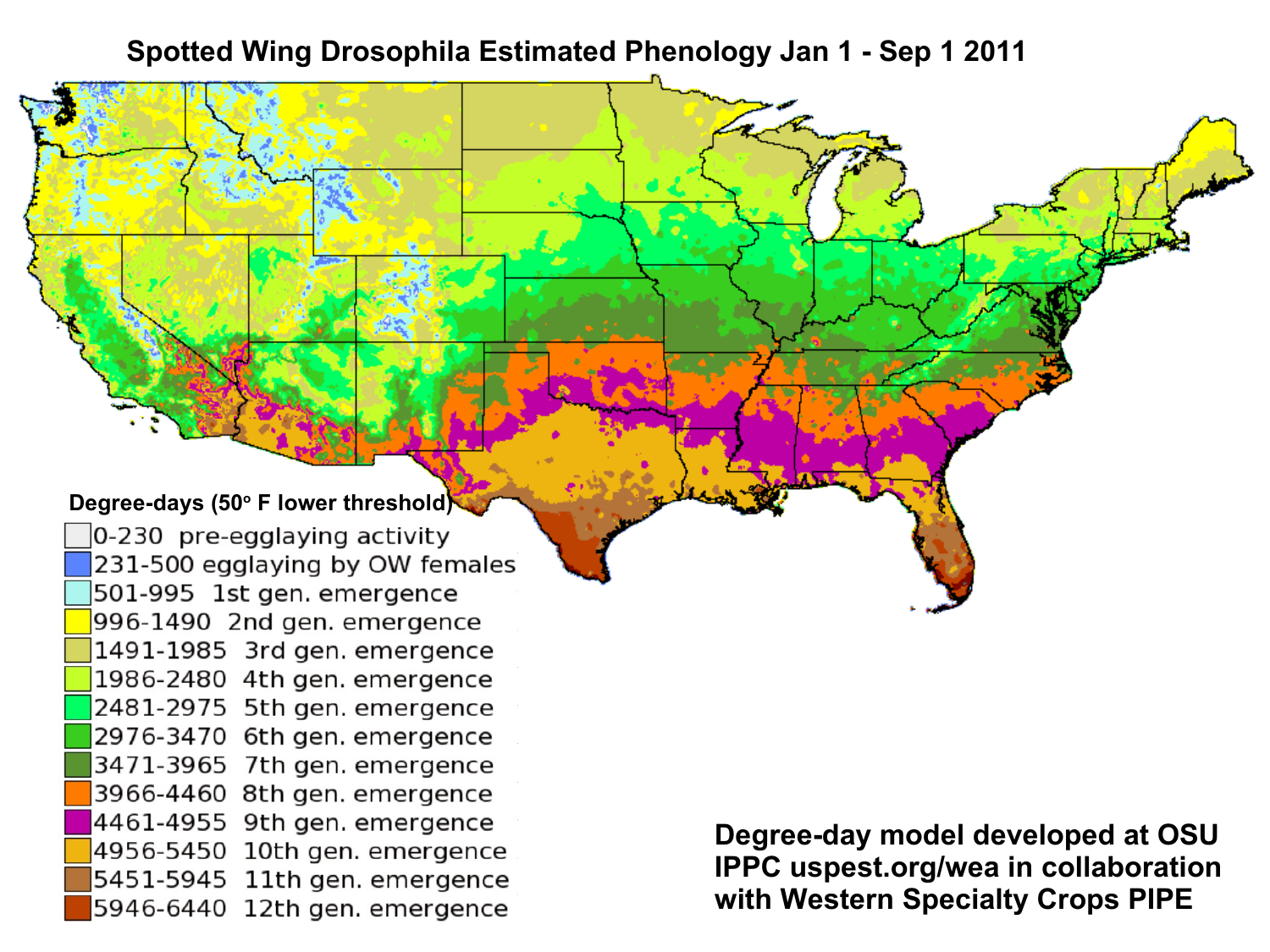### **Spotted Wing Drosophila Estimated Phenology Jan 1 - Oct 1 2011**

#### **Degree-days (50<sup>o</sup> F lower threshold)**

0-230 pre-egglaying activity 231-500 egglaying by OW females 501-995 1st gen. emergence 996-1490 2nd gen. emergence 1491-1985 3rd gen. emergence 1986-2480 4th gen. emergence 2481-2975 5th gen. emergence 2976-3470 6th gen. emergence 3471-3965 7th gen. emergence 3966-4460 8th gen. emergence 4461-4955 9th gen. emergence 4956-5450 10th gen. emergence 5451-5945 11th gen. emergence 5946-6440 12th gen. emergence 6441-6935 13th gen. emergence 6936-7430 14th gen. emergence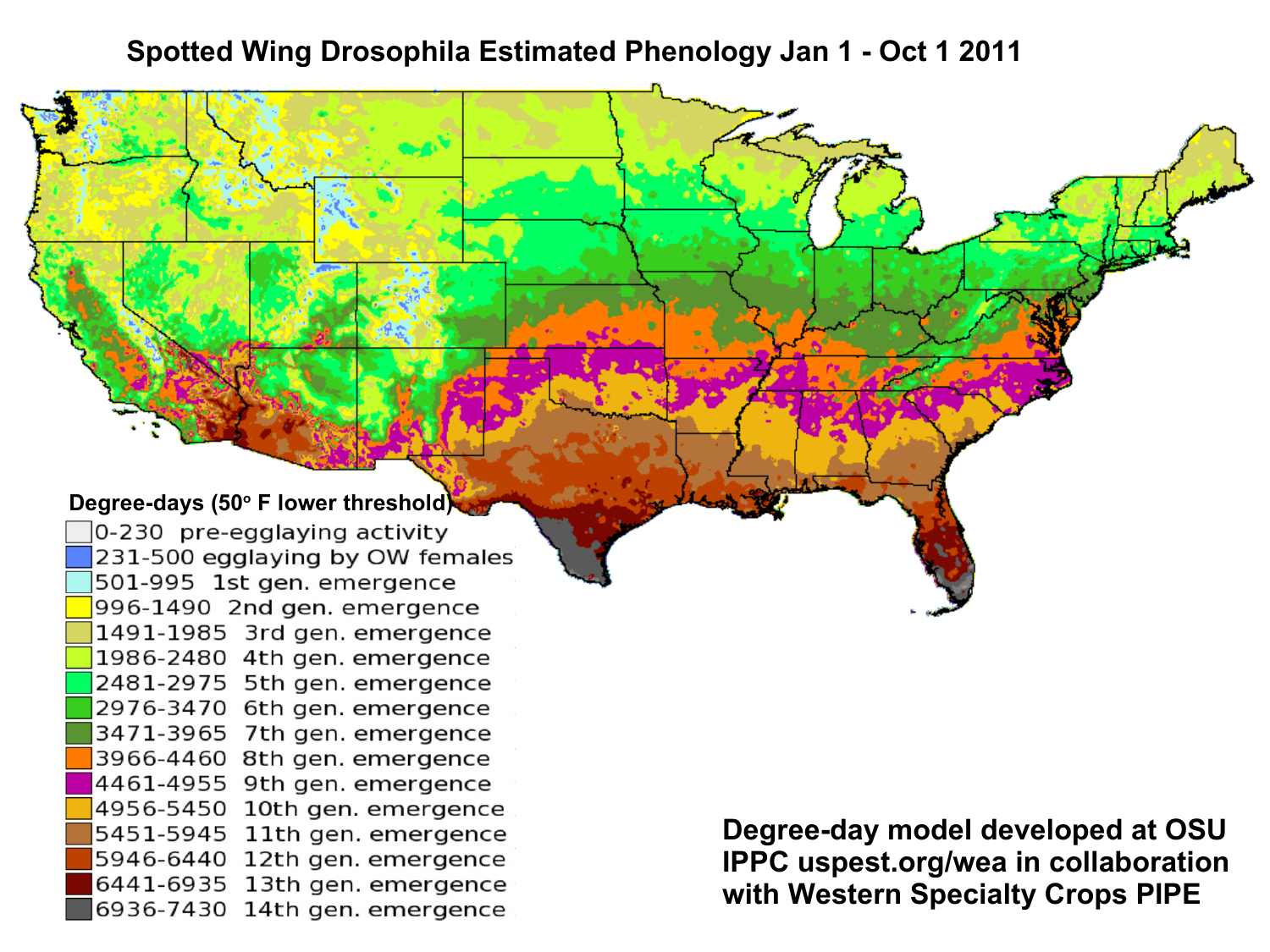# **Spotted Wing Drosophila Estimated Phenology Jan 1 - Nov 1 2011**

#### **Degree-days (50<sup>o</sup> F lower threshold)**

0-230 pre-egglaying activity 231-500 egglaying by OW females 501-995 1st gen. emergence 996-1490 2nd gen. emergence 1491-1985 3rd gen. emergence 1986-2480 4th gen. emergence 2481-2975 5th gen. emergence 2976-3470 6th gen. emergence 3471-3965 7th gen. emergence 3966-4460 8th gen. emergence 4461-4955 9th gen. emergence 4956-5450 10th gen. emergence 5451-5945 11th gen. emergence 5946-6440 12th gen. emergence 6441-6935 13th gen. emergence 6936-7430 14th gen. emergence 7431-7925 15th gen. emergence 7926-8420 16th gen. emergence